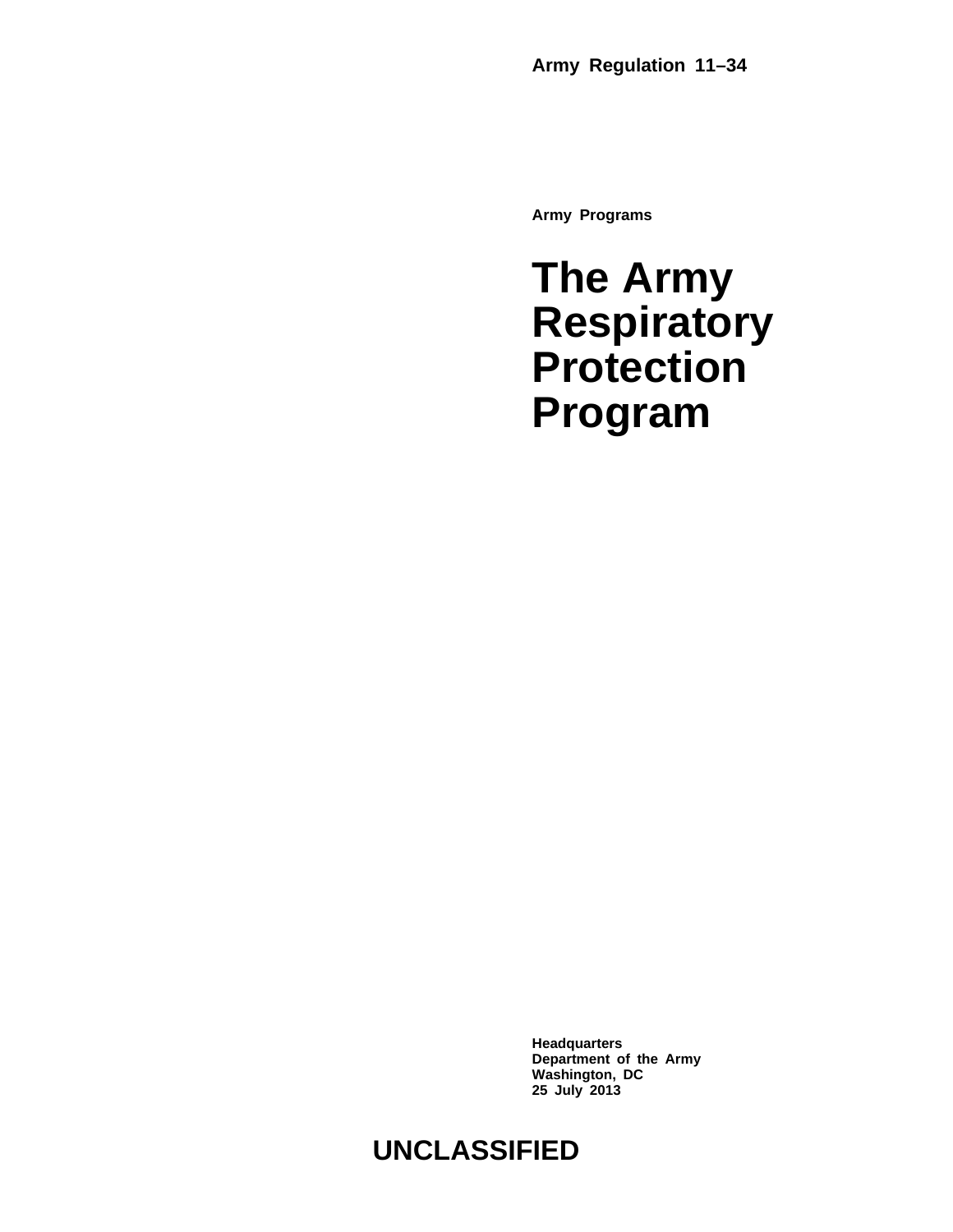# *SUMMARY of CHANGE*

AR 11–34 The Army Respiratory Protection Program

This major revision, dated 25 July 2013--

- o Redefines policies for the Army Respiratory Protection Program and mandates compliance with regulatory criteria (para 1-4).
- o Eliminates the request for waivers requirement (formerly para 1-6).
- o Revises leaders' responsibilities for the Army Respiratory Protection Program (chap 2).
- o Updates titles of commanders and directors (paras 2-4 and 2-11).
- o Establishes program objectives (para 3-1).
- o Revises requirements for selecting respiratory-protective devices (para 3- 4).
- o Revises requirements for using respirators and related equipment (para 3-5).
- o Revises and adds guidance for evaluating use, training, maintenance, testing, air quality, recordkeeping and program requirements (paras 3-6 through 3-12).
- o Makes other administrative changes (throughout).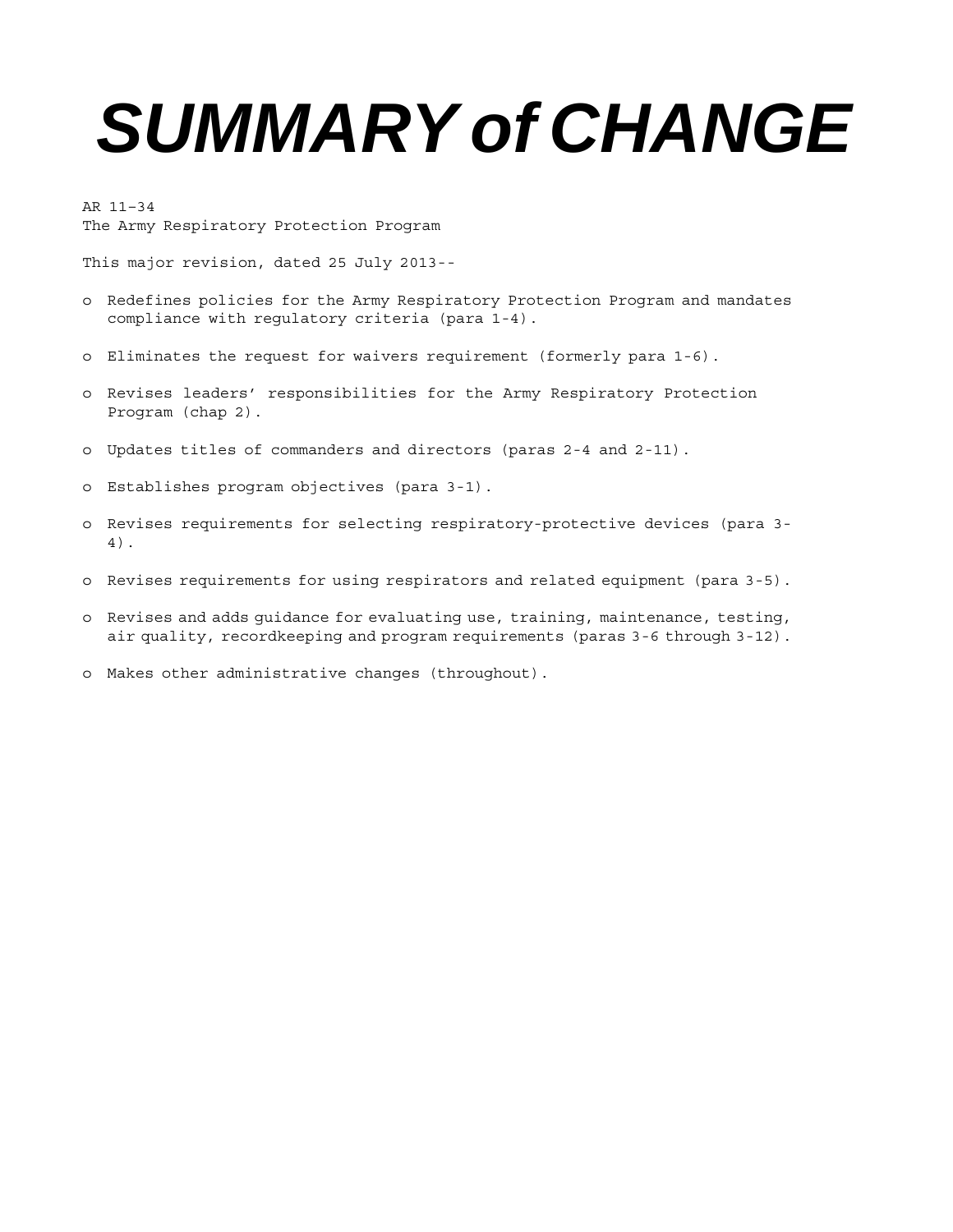**Headquarters Department of the Army Washington, DC 25 July 2013**

#### **\*Army Regulation 11–34**

**Effective 25 August 2013**

#### **Army Programs**

#### **The Army Respiratory Protection Program**

By Order of the Secretary of the Army:

RAYMOND T. ODIERNO General, United States Army **Chief of Staff** 

Official:

**GERALD B. O'KEEFE Acting Administrative Assistant** to the Secretary of the Army

**History.** This publication is a major revision.

**Summary.** This regulation has been revised to update the policies and responsibilities for the Army Respiratory Protection Program.

**Applicability.** This regulation applies to the Active Army, Army National Guard, Army National Guard of the United States, and the U.S. Army Reserve, unless otherwise stated. Military-unique masks and chemical, biological, radiological, and

nuclear respirators used for emergency response are exempt from this regulation.

**Proponent and exception authority.** The proponent of this regulation is The Surgeon General. The proponent has the authority to approve exceptions to this regulation that are consistent with controlling law and regulations. The proponent may delegate the approval authority, in writing, to a division chief within the proponent agency or its direct reporting unit or field operating agency, in the grade of colonel or the civilian equivalent. Activities may request a waiver to this regulation by providing justification that includes a full analysis of the expected benefits and must include formal review by the activity's senior legal officer. All waiver requests will be endorsed by the commander or senior leader of the requesting activity and forwarded through their higher headquarters to the policy proponent. Refer to AR 25–30 for specific guidance.

**Army internal control process.** This regulation contains internal control provisions in accordance with AR 11–2 and identifies key internal controls that must be evaluated (see appendix B).

**Supplementation.** Supplementation of this regulation and establishment of command and local forms are prohibited without prior approval from HQDA (DASG–PPM–NC), 5109 Leesburg Pike, Falls Church, VA 22041–3258.

**Suggested improvements.** Users are invited to send comments and suggested improvements on DA Form 2028 (Recommended Changes to Publications and Blank Forms) directly to HQDA (DASG–PPM–NC), 5109 Leesburg Pike, Falls Church, VA 22041–3258.

**Distribution.** This publication is available in electronic media only, and is intended for command level C for the Active Army, the Army National Guard/ Army National Guard of the United States, and the United States Army Reserve.

**Contents** (Listed by paragraph and page number)

#### **Chapter 1**

**Introduction,** *page 1* Purpose • 1–1, *page 1* References • 1–2, *page 1* Explanation of abbreviations and terms • 1–3, *page 1* Responsibilities • 1–4, *page 1* The Army Respiratory Protection Program • 1–5, *page 1*

#### **Chapter 2**

**Responsibilities,** *page 1* General • 2–1, *page 1* The Surgeon General • 2–2, *page 1* Director of Army Safety • 2–3, *page 2*

\*This regulation supersedes AR 11–34, dated 15 February 1990. This regulation rescinds TB MED 502, dated 15 February 1982.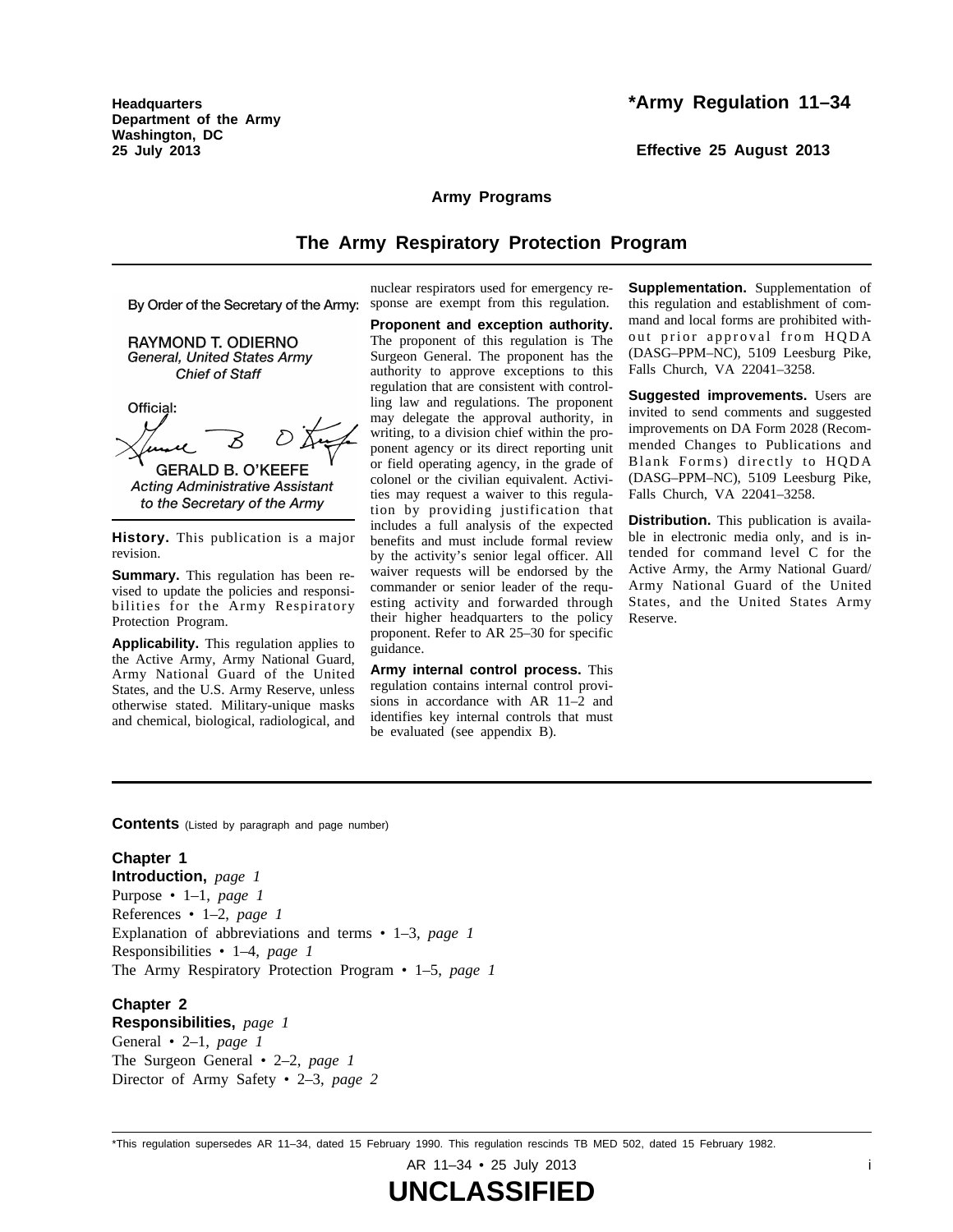#### **Contents—Continued**

Commanders, Army commands, Army service component commands, and direct reporting units • 2–4, *page 2* Senior commanders and State and territory adjutants general • 2–5, *page 2* Installation safety and occupational health manager • 2–6, *page 2* Commanders, U.S. Army medical centers and U.S. Army medical department activities • 2–7, *page 2* Installation respirator program director • 2–8, *page 3* Installation respirator specialist • 2–9, *page 3* Supervisors • 2–10, *page 3* Director of Public Works • 2–11, *page 3* Radiation safety officer • 2–12, *page 4* Civilian personnel officer • 2–13, *page 4* Respirator users • 2–14, *page 4*

#### **Chapter 3**

#### **Program Objectives, Elements, and Prescribed Procedures,** *page 4*

Program objectives • 3–1, *page 4* Coordination and liaison • 3–2, *page 4* Installation regulations and job site standing operating procedures • 3–3, *page 5* Selecting respiratory-protective devices • 3–4, *page 5* Respirator use • 3–5, *page 5* Medical evaluation • 3–6, *page 5* Training • 3–7, *page 6* Fit testing • 3–8, *page 6* Maintenance and care of respirators • 3–9, *page 6* Program evaluation • 3–10, *page 6* Compressed air quality • 3–11, *page 7* Recordkeeping • 3–12, *page 7*

#### **Appendixes**

**A.** References, *page 8*

**B.** Internal Control Evaluation, *page 10*

#### **Glossary**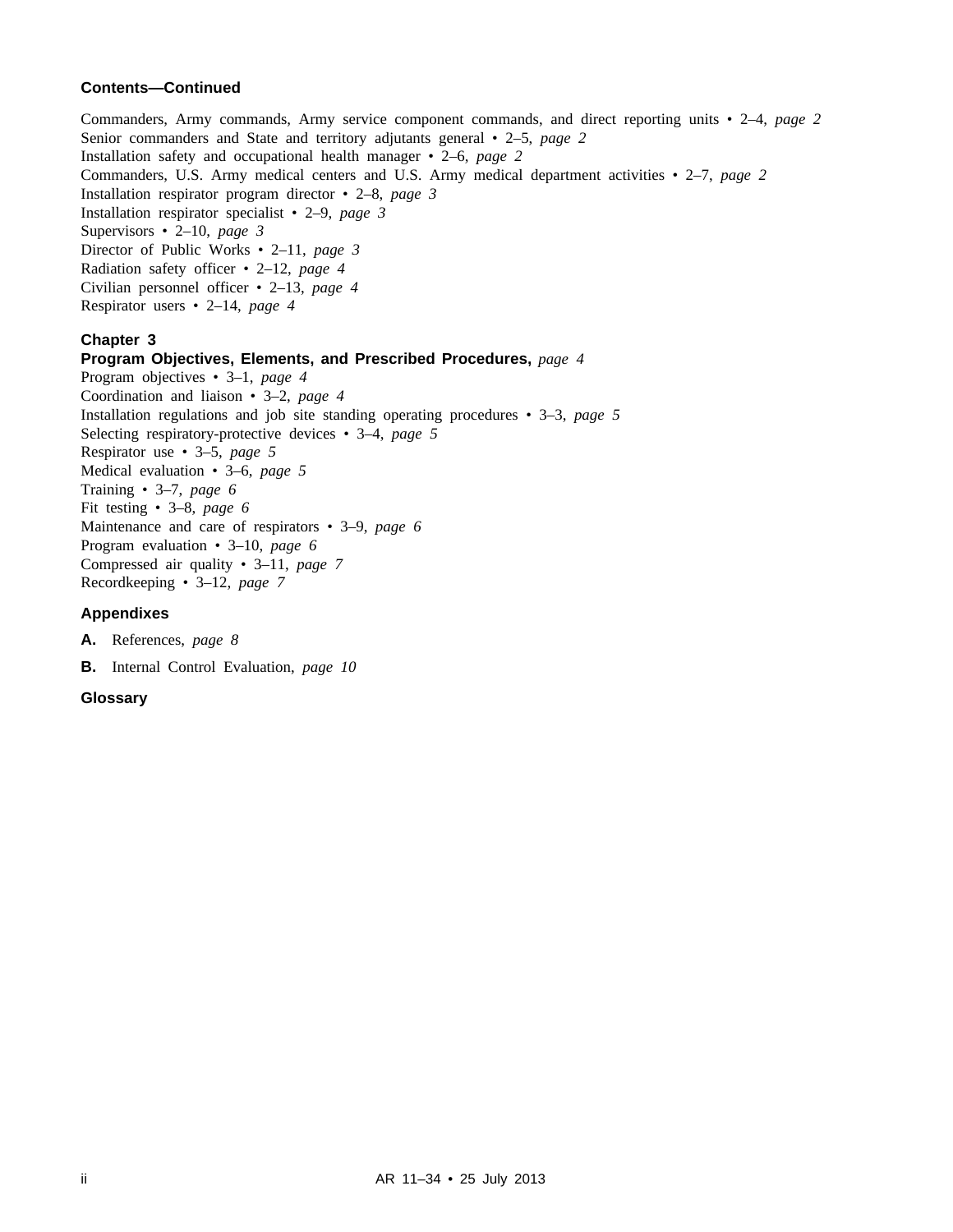#### **Chapter 1 Introduction**

#### **1–1. Purpose**

This regulation establishes responsibilities, policies, and prescribed procedures for the management, control, and use of respirators as part of the Army Respiratory Protection Program.

#### **1–2. References**

Required and related publications are listed in appendix A.

#### **1–3. Explanation of abbreviations and terms**

Abbreviations and terms used in this regulation are explained in the glossary.

#### **1–4. Responsibilities**

Responsibilities are listed in chapter 2.

#### **1–5. The Army Respiratory Protection Program**

It is Army policy to—

*a.* Protect Army personnel from potential and actual exposures to airborne contaminants and oxygen-deficient atmospheres in the workplace and to reduce exposure to levels that are below established occupational exposure limits.

*b.* Comply with all requirements of the Occupational Safety and Health Administration (OSHA) regulations in Section 134, Part 1910, Title 29, Code of Federal Regulations.

*c.* Comply with published Army-established respiratory protection requirements that are more stringent than 29 CFR 1910.134. See paragraphs 3-5*h*, 3-6*c*, and 3-10.

*d.* Use respiratory protective equipment (RPE) only under the following circumstances:

(1) When the responsible medical commander determines that engineering or work practice controls cannot adequately protect Army personnel from exposure.

(2) During the interim periods while engineering or work practice controls are being designed, funded, and installed.

(3) During emergencies (when preapproved in contingency plans or approved at the time of the emergency by the medical commander).

(4) When required by Federal regulation or operating license.

(5) When worn voluntarily by Army personnel as described in paragraph 3-5*h*.

*e.* When established through a status of forces agreement, comply with host nation respiratory protection standards, criteria, and countermeasures for local national personnel of the Army.

*f.* Enforce the use of RPE as a condition of employment when such respiratory protection is required by the job.

*g.* Procure and use only respirators approved by the National Institute for Occupational Safety and Health (NIOSH). Military masks used in military-unique chemical agent workplaces by Army personnel are exempt from the requirement to procure "only respirators approved by NIOSH" and are specifically prescribed in DA Pam 385–61.

(1) Part 84, Title 42, Code of Federal Regulations provides detailed information on the approved particulate filter classifications of filters N-, R-, and P- series, with levels of filter efficiency of 95, 99, and 99.97 percent, respectively, in each class.

(2) Surgical masks worn by operating room personnel, dentists, and dental technicians are not considered respirators and are not covered by this regulation.

(3) Military unique masks and chemical, biological, radiological, and nuclear (CBRN) respirators used for emergency response are exempt from this regulation.

(4) Military firefighter masks and respirators used for emergency response are exempt from this regulation.

#### **Chapter 2 Responsibilities**

#### **2–1. General**

The senior commander will provide guidance assigning the responsibilities that are outlined in this chapter. The assignment of responsibilities for different installation organizations is dependent on the structure of the specific installation. Senior commanders and garrison commanders will ensure that all responsibilities outlined in this regulation are properly assigned.

#### **2–2. The Surgeon General**

The Surgeon General, in addition to the responsibilities assigned in AR 385–10, will—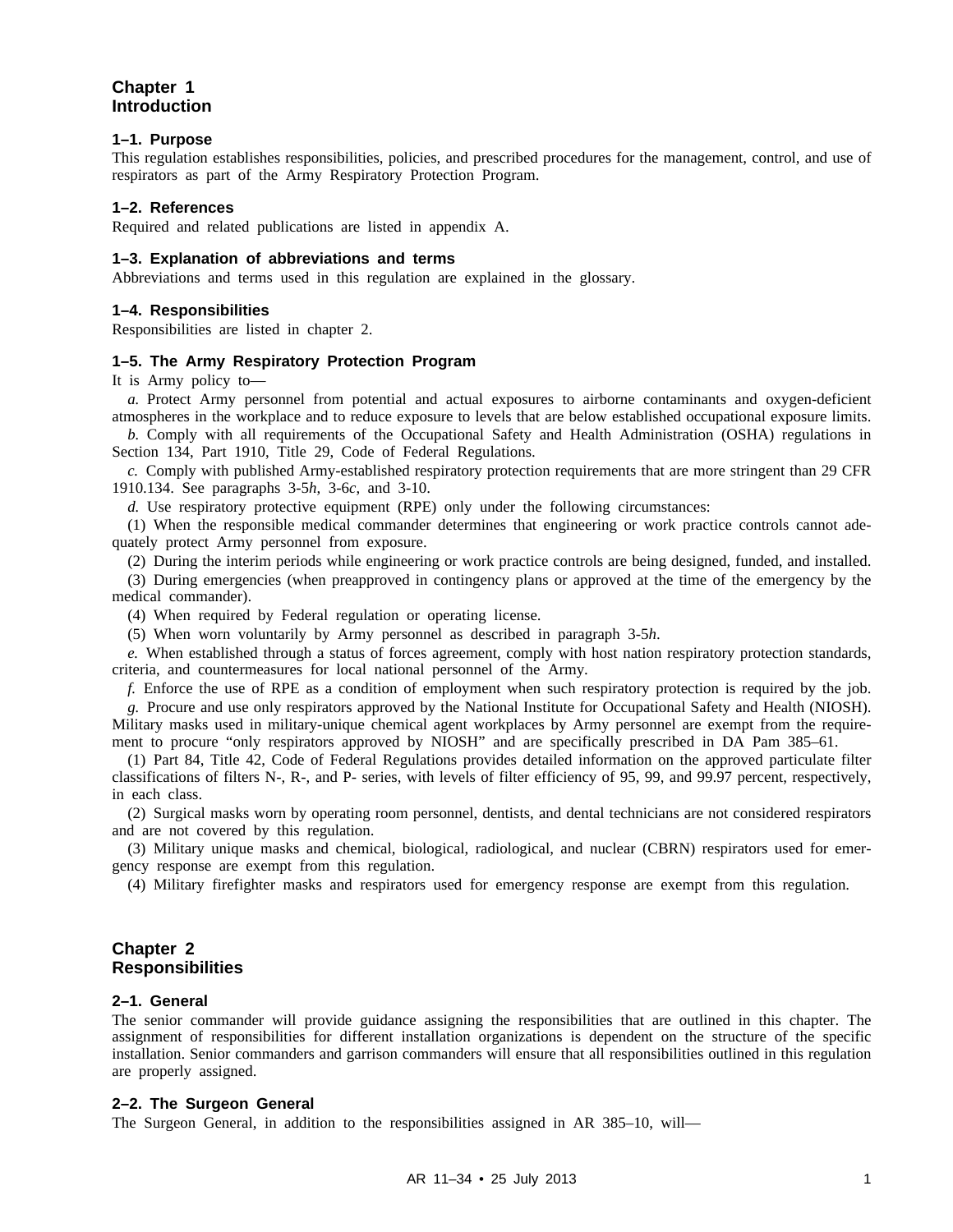*a.* Serve as the principal medical adviser to the Chief of Staff, Army, and the Army Staff on respiratory health and protection.

*b.* Provide medical policy, guidance, and oversight to the Army Respiratory Protection Program.

*c.* Coordinate with the Office of the Director of Army Safety on respiratory protection issues, including the medical aspects of safety policy regarding hazard and risk communication.

#### **2–3. Director of Army Safety**

In addition to the responsibilities assigned in AR 385–10, the Director of Army Safety will provide policy, guidance, and oversight for the Army Respiratory Program.

#### **2–4. Commanders, Army commands, Army service component commands, and direct reporting units**

Commanders, Army commands, Army service component commands, and direct reporting units will provide command emphasis, resources, policy implementation guidance, and oversight to subordinate commands and activities for implementing Army respiratory protection policies, standards, and prescribed procedures.

#### **2–5. Senior commanders and State and territory adjutants general**

Senior commanders and State and territory adjutants general will—

*a.* Establish installation Respiratory Protection Programs according to chapter 3, for all installations that fall under their authority.

*b.* Plan, budget, and provide for sufficient funds, facilities, and qualified personnel to effectively and efficiently perform all duties required by the Respiratory Protection Program, or request funding from the responsible proponent.

*c.* Appoint an installation respirator program director (IRPD) for all installations that fall under his or her authority to perform the duties outlined in paragraph 2–8.

*d.* Appoint a qualified individual from the garrison staff to act as the installation's respirator specialist.

#### **2–6. Installation safety and occupational health manager**

The safety and occupational health (SOH) manager and the medical commander, or his or her representative, have overlapping responsibilities. The senior commander or adjutant general will delineate individual installation authorities and responsibilities, if necessary, in the written Respiratory Protection Program (see para 2–5*a)*. The installation's designated SOH manager, in addition to the responsibilities cited in DA Pam 385–10, will coordinate with the medical commander or representative to—

*a.* Provide direction to the IRPD to plan and annually evaluate the installation's Respiratory Protection Program.

*b.* Coordinate with the IRPD to prepare a local implementing regulation prescribing the installation's Respiratory Protection Program.

*c.* Provide guidance to supervisors on how to prepare a standing operating procedure (SOP) on respirator use in their particular job sites.

*d.* Approve or disapprove routine entry into an immediately dangerous to life or health (IDLH) environment (including confined spaces).

*e.* Provide guidance to the installation's respirator specialist.

*f.* Conduct inspections and evaluations of the Respiratory Protection Program according to 29 CFR 1910.134; inspections and evaluations should be documented and performed on an annual basis.

*g.* Coordinate with the IRPD to designate the type of RPE to be purchased or used.

#### **2–7. Commanders, U.S. Army medical centers and U.S. Army medical department activities**

Commanders of U.S. Army medical centers and U.S. Army medical department activities, as the medical commanders, will—

*a.* In coordination with the SOH manager—

(1) Provide direction to the IRPD to plan and annually evaluate the installation's Respiratory Protection Program.

(2) Coordinate with the IRPD to prepare a local implementing regulation prescribing the installation's Respiratory Protection Program.

(3) Provide SOPs and training for entering IDLH areas.

(4) Provide training and guidance to the installation respirator specialist on the requirements of this regulation.

(5) Conduct annual evaluations of the Respiratory Protection Program, which may include work site inspections to ensure respirators are being used properly.

(6) Coordinate with the IRPD to designate the type of RPE to be purchased or used.

*b.* Perform medical evaluations using the information in appendix C of 29 CFR 1910.134 to—

(1) Determine if Army personnel assigned to tasks requiring the use of respirators are physically and psychologically able to perform work while wearing prescribed respiratory protection.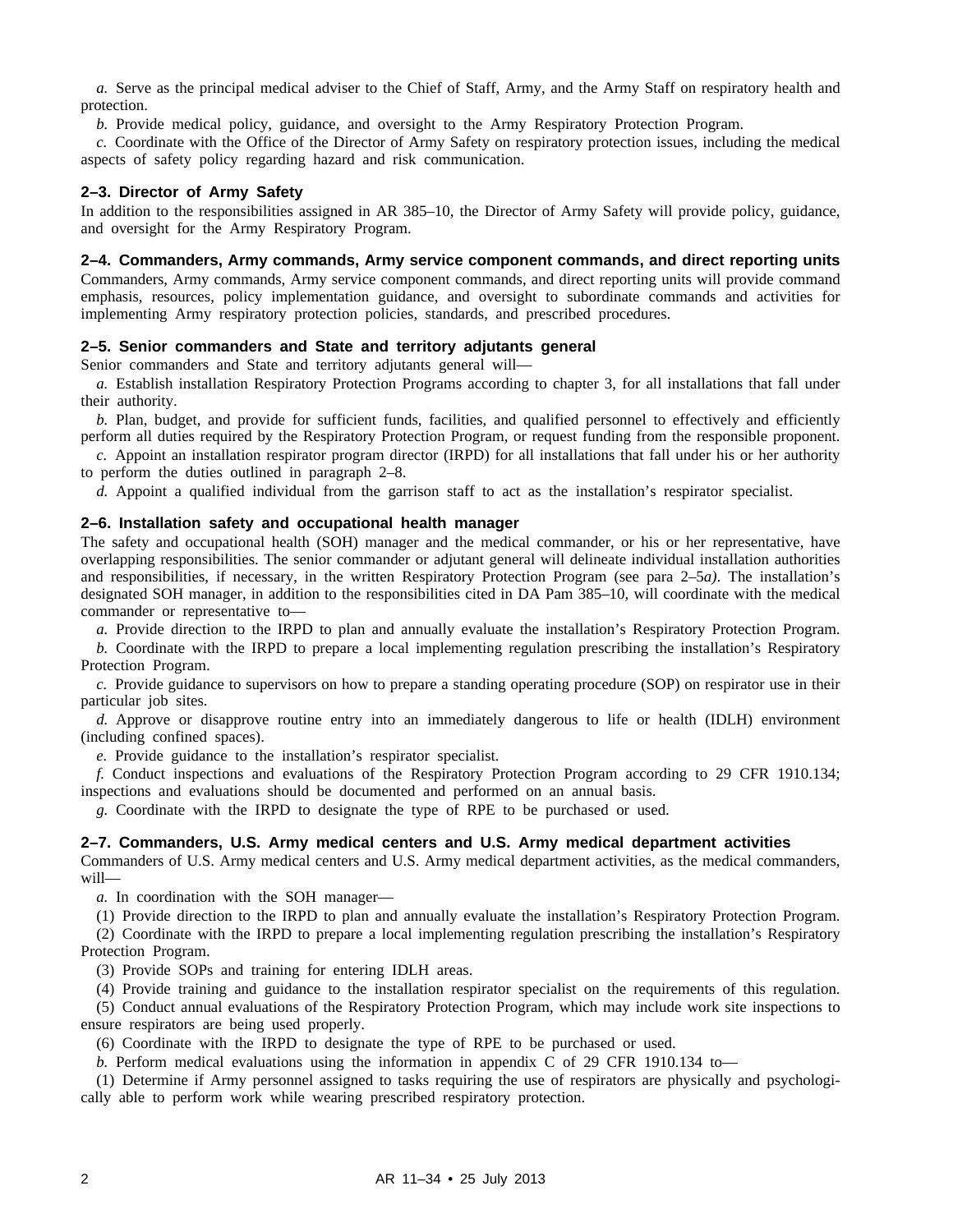(2) Inform supervisors as to whether Army personnel are able to wear respiratory protection and perform the work required, and coordinate with the civilian personnel office and IRPD when necessary.

(3) Review and document the medical status of Army personnel annually.

(4) Coordinate fitting for corrective lenses inside full-facepiece respirators to ensure proper vision and good fit.

#### **2–8. Installation respirator program director**

The IRPD will—

*a.* Plan and annually evaluate the installation Respiratory Protection Program with assistance from the SOH manager and the medical commander.

*b.* Prepare a local implementing regulation prescribing the installation's Respiratory Protection Program in coordination with the SOH manager and the medical commander.

*c.* Approve any SOP prepared for respirator use before it is published.

*d.* Initiate prompt corrective action on deficiencies detected in the Respiratory Protection Program.

*e.* Provide guidance or assessments on developing respirator cartridge change schedules for respirators not equipped with an end-of-service-life indicator (ESLI).

#### **2–9. Installation respirator specialist**

The installation's respirator specialist will—

*a.* Train or ensure that the training of supervisors and Army personnel meets the requirements as outlined in paragraph 3–7.

*b.* Perform required fit testing when issuing respirators and annually thereafter, or as required by paragraph 3–8.

*c.* Repair respirators using only designated parts per training and authorization, or assure respirators are returned to a manufacturer-authorized repair shop.

*d.* Coordinate with supervisors in areas equipped with emergency use respirators and self-contained breathing apparatus to conduct a monthly inspection of those respirators and apparatus.

*e.* Coordinate with Director of Public Works on the installation and maintenance of breathing air systems using Grade D air where required.

*f.* Establish the procedures for monitoring the breathing-air quality for air-supplied respirators and perform quality assurance evaluations.

*g.* Issue respirators and respirator user cards after determining that all requirements for medical evaluations, training, and testing are met.

*h.* Maintain necessary inventory levels of respirators, accessories, and spare parts.

*i.* Dispose of obsolete or unserviceable respirators.

*j.* Document training and maintain training and fit testing records.

#### **2–10. Supervisors**

Supervisors will—

*a.* Include respirator use in their SOPs for a particular job site, as needed, with guidance from the SOH manager and the medical commander and ensure areas requiring respiratory protection are properly posted with appropriate signage.

*b.* Obtain approval of the SOP from the IRPD before publication.

*c.* Familiarize Army personnel with SOPs on respirator use.

*d.* Ensure that all filters, cartridges, and canisters used in the workplace are labeled and color coded with the NIOSH approval label and that the label is not removed and remains legible.

*e.* Prohibit Army personnel from performing tasks requiring respiratory protection when a respirator is not being worn or an effective fit cannot be obtained.

*f.* Implement the requirements for rescue and standby personnel in IDLH situations, including confined space entries.

*g.* Budget for and provide RPE to personnel when required for their work.

*h.* Ensure Army personnel perform proper respirator maintenance and care.

*i.* Return nonfunctional respirators to the installation's respirator specialist for replacement, repair, or proper disposal.

*j.* Include a statement in Army personnel job descriptions that the proper use of personal protective equipment is a significant job element. Consider user performance in performance appraisals.

*k.* Maintain a schedule of routine inspections for maintenance and cleaning per manufacturer's instructions.

*l.* Ensure Army personnel enrolled in respiratory medical surveillance comply with the occupational medicine requirements.

#### **2–11. Director of Public Works**

The Director of Public Works will—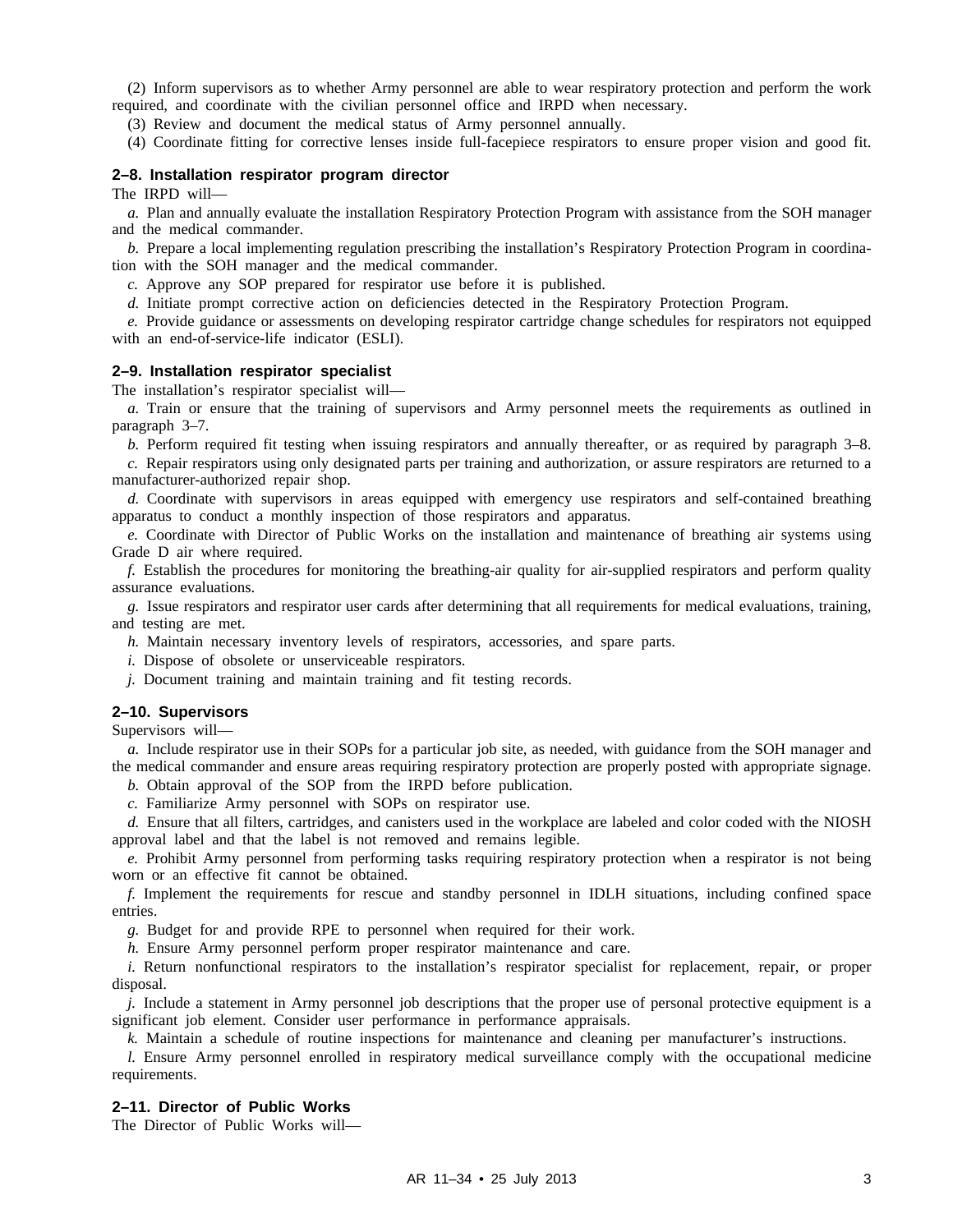*a.* Coordinate with the installation's respirator specialist on how to install and maintain breathing-air systems using Grade D air where required (see paragraph 3–11*a* of this regulation).

*b.* Install and maintain breathing-air systems capable of providing Grade D breathing air where required. Consider using "oil-free" compressors designed for breathing-air systems.

*c.* Maintain compressed-air breathing system alarms.

*d.* Install approved airline couplings that are incompatible with outlets for other gas systems.

*e.* Implement a schedule of routine maintenance for servicing and inspecting airline purification panels and changing filters and cartridges as necessary.

#### **2–12. Radiation safety officer**

If the requirement for respirator use is based on exposure to radioactive materials, the radiation safety officer will evaluate the respirator use procedure to ensure that it complies with the requirements in 10 CFR 20, the applicable Nuclear Regulatory Commission (NRC) license, AR 385–10, and DA Pam 385–24.

#### **2–13. Civilian personnel officer**

The civilian personnel officer will provide support to supervisors and other individuals responsible for maintaining or enforcing the Respiratory Protection Program requirements. Examples of support are—

*a.* Developing job descriptions to address requirements for respirator use.

*b.* Identifying an individual's ability to use RPE as a condition of employment when required by nature of the job.

#### **2–14. Respirator users**

Respirator users will—

*a.* Be familiar with the local implementing regulation, the procedures in their job site SOP, and the available respirators.

*b.* Use only those sizes and models of respirators approved for their use.

*c.* Use respirators according to instructions and training.

*d.* Perform positive and negative pressure fit checks (unless the manufacturer recommends otherwise) to ensure satisfactory fitting and valve function each time respirators are used.

*e.* Clean assigned respirators, unless a centralized maintenance and cleaning shop exists.

*f.* Notify their immediate supervisors about a nonfunctional respirator or the need for respiratory protection.

*g.* Store RPE in a clean and sanitary location within the work center to protect against dust, sunlight, heat, extreme cold, excessive moisture, or damaging chemicals. RPE will be packed or stored so the facepiece and exhalation valve will not be damaged, cracked, or deformed.

*h.* Undergo prescribed medical surveillance as scheduled.

*i.* Report any medical conditions or changes in health status that may impact on the safe wear of RPE to the installation occupational health clinic.

*j.* Be responsible for returning respiratory protective devices to the installation respirator specialist when no longer needed.

#### **Chapter 3 Program Objectives, Elements, and Prescribed Procedures**

#### **3–1. Program objectives**

The overall program objectives of the Army Respiratory Protection Program are to—

*a.* Integrate and implement respiratory protection policies, procedures, methods, and equipment throughout Army operations so that—

(1) Army personnel are appropriately protected from acute, chronic, and delayed health effects from actual and potential exposures to airborne contaminants and oxygen-deficient atmospheres in the workplace.

(2) The use of respirators is appropriate and is properly controlled and managed.

*b.* Document compliance with 29 CFR 1910.134.

#### **3–2. Coordination and liaison**

An effective installation Respiratory Protection Program requires close liaison among Army personnel; supervisors; local labor organizations, where applicable; the installation respirator specialist; the IRPD; the SOH manager; and the medical commander to safeguard life and health through the proper selection, use, care, and maintenance of respirators. The elements in this chapter will be followed to establish an effective Respiratory Protection Program.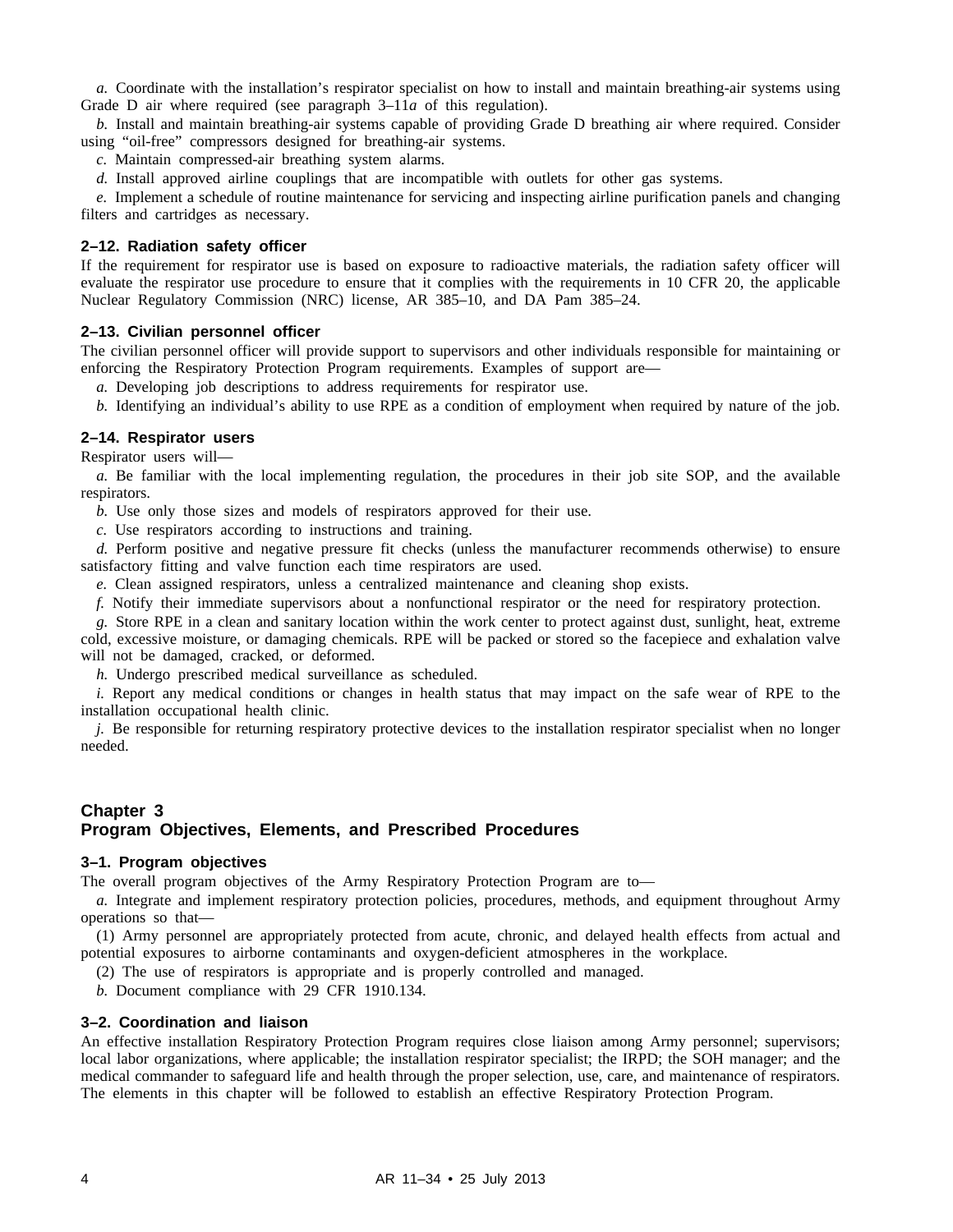#### **3–3. Installation regulations and job site standing operating procedures**

*a.* The IRPD, in coordination with the SOH manager and the medical commander, will prepare a local implementing regulation that prescribes the installation Respiratory Protection Program. This regulation will include all information and guidance necessary for proper respirator selection, use, care, and maintenance.

*b.* Written job site SOPs will—

(1) Be prepared by supervisory personnel with guidance from the designated SOH manager and the medical commander and approved by the IRPD for each job site using respirators.

(2) Describe the safe use of respirators in dangerous atmospheres that might be encountered in normal operations or in emergencies.

#### **3–4. Selecting respiratory-protective devices**

*a.* Respirators shall be selected on the basis of the potential workplace exposure hazard, respirator design criteria, and user-specific factors such as comfort and fit.

*b.* No single manufacturer's make, model, and size respirator will fit all users; therefore, a sufficient number of models and sizes will be made available to accommodate all respirator users.

*c.* Detailed selection criteria, including selecting respirators for use in IDLH atmospheres, are contained in Department of Health and Human Services (DHHS) NIOSH Publication No. 2005–100. Consult the U.S. Army Public Health Command for additional guidance such as emerging issues (for example, nano-particules) and respiratory protection.

*d.* All full-face respirator lenses used by Army personnel must meet the requirements for "high impact" classification, optical, and markings of the American National Standards Institute's standards in ANSI Z87.1.

#### **3–5. Respirator use**

*a.* Only respirators approved by NIOSH can be used. Military masks used in military-unique chemical agent workplaces by Army personnel are exempt from the requirement to procure "only respirators approved by NIOSH" and are specifically prescribed in DA Pam 385–61.

*b.* Respiratory protection will be provided to Army civilian employees, whether required or voluntary users, at no cost to the employee. The installation or activity will use appropriated fund accounts to purchase RPE. Nonappropriated fund activities will use their own funds, unless authorized for appropriated fund sources or unless funds are provided for by a host-tenant agreement.

*c.* Authorization and guidance for issuing RPE to military personnel appear in the common tables of allowance (CTA) 8–100, CTA 50–900, CTA 50–909, and CTA 50–970.

*d.* Tight-fitting respirators will not be worn by personnel who have conditions that could interfere with the face-tofacepiece seal or valve function. These conditions include, but are not limited to, facial hair, deep scars, facial jewelry, and missing dentures.

*e.* The use of corrective lenses including contact lenses and spectacles are permitted for those who are required to use full-face respirators in their jobs provided they do not interfere with the seal of the respirator. Full-face respirators require corrective lens insert kits.

*f.* Contact lens use poses additional hazards in chemical environments and should be preceded by a risk assessment and approved by the IRPD. Contact lenses should not be worn under respirators in areas of potential hazard from chemical splash. Contact lenses will not be worn during basic training, field exercises, gas chamber exercises, deployments, or combat. Exception: Contact lenses may be worn in field exercises, deployments, or combat for certain duties or evaluation programs approved by the Office of The Surgeon General.

*g.* Supervisors will establish procedures for the following operational environments, in coordination with the medical commander and the SOH manager:

(1) Areas that may be IDLH environments and/or confined spaces.

(2) Interior structural firefighting environments.

*h.* All personnel who choose to use a government issued respirator when one is not required (voluntary) will be included in the installation's Respiratory Protection Program. Note: All aspects of the program including medical evaluation, training, fit testing, and recordkeeping will apply to voluntary users. The OSHA standard has less stringent requirements for voluntary users. Therefore, appendix D of 29 CFR 1910.134 will not be applicable.

#### **3–6. Medical evaluation**

*a.* Using a respirator may place a physiological burden on Army personnel that varies with the type of respirator worn, the conditions under which the respirator is used, and the medical condition of the employee. Army personnel who are required to wear respirators in the workplace must be physically able to safely perform their jobs while wearing protective equipment.

*b.* A medical evaluation will be performed to determine the employee's ability to use a respirator. The evaluation will be performed using the medical questionnaire in 29 CFR 1910.134, appendix C. The evaluation will be completed before respirators are used by the employee.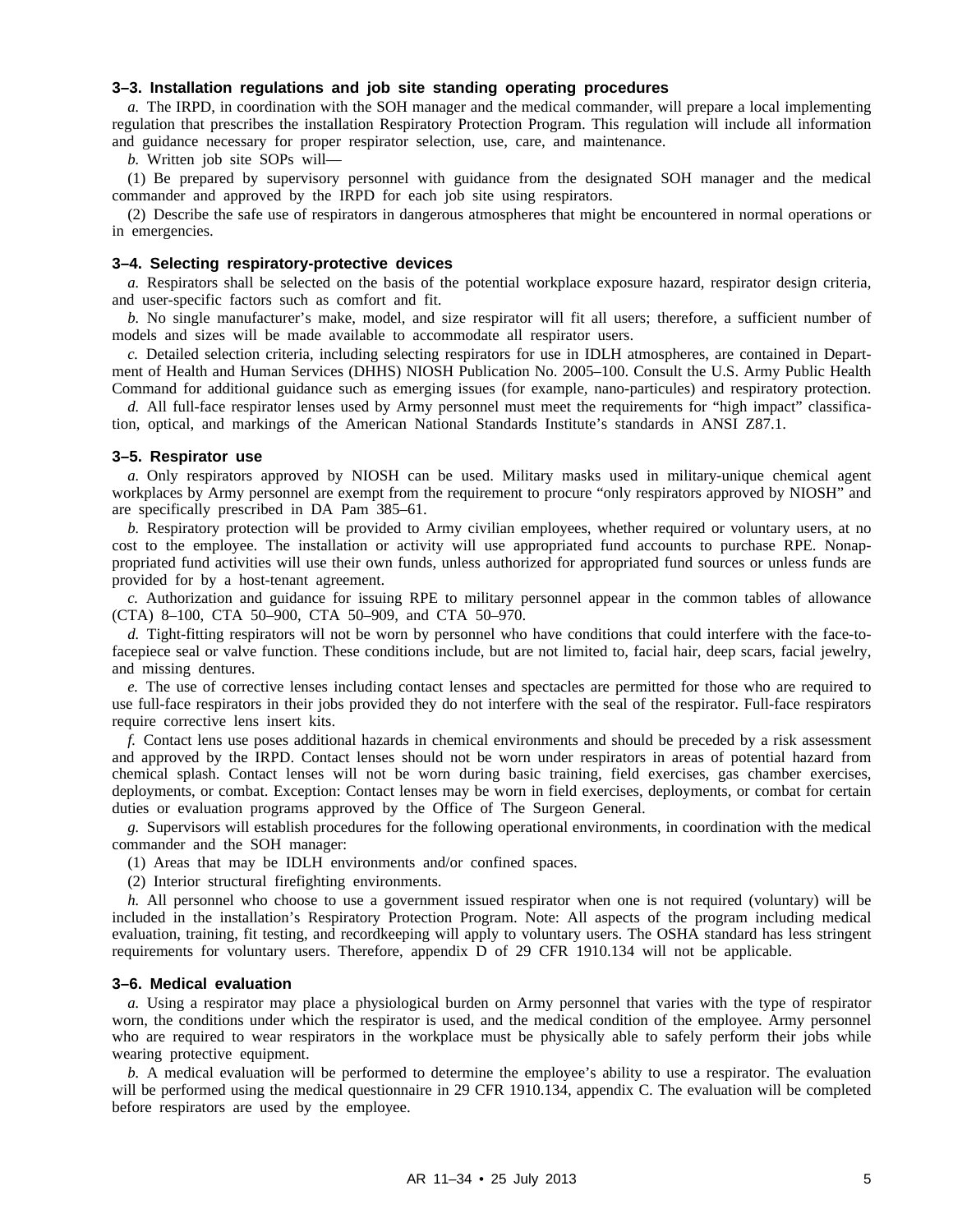*c.* The medical evaluation will be performed prior to first-time use and a reevaluation will take place annually or when—

(1) An employee reports medical signs and symptoms that are related to the ability to use a respirator.

(2) A physician or other licensed healthcare professional, supervisor, or IRPD informs the medical commander that the employee needs to be reevaluated.

(3) Information from the Respiratory Protection Program, including observations made during fit testing and program evaluation, indicate a need for employee reevaluation.

(4) A change occurs in workplace conditions that may result in a substantial increase in the physiological burden placed on the employee.

#### **3–7. Training**

*a.* Training will be provided by the installation respirator specialist or other person appointed by the senior commander or state and territory adjutant general.

*b.* Training will provide individuals with an opportunity to handle the respirator, have it fitted properly, test its facepiece-to-face seal, wear it in normal air for an acclimatization period, and finally wear it in a test atmosphere (during fit testing). The training will be conducted in a manner that ensures it is understood by those personnel receiving the training. Minimum training will include—

(1) Why the respirator is necessary and the consequences of improper fit, use, or maintenance.

(2) The capabilities and limitations of the respirator, including air purifying cartridges/canisters/filters, service life, change out schedules, and any compressed air sources. Consult ANSI Z88.7 for respirator cartridge, canister, and filter color coding system information.

(3) How to use the respirator in an emergency including respirator malfunction.

(4) How to inspect, put on, check the seals for leaks, and remove.

(5) Maintenance, shelf life, and storage.

(6) How to recognize medical signs and symptoms that may limit or prevent the effective use of respirators.

(7) The general requirements of the Respiratory Protection Program.

*c.* The training will be given prior to the respirator being used in the workplace and at least annually thereafter.

#### **3–8. Fit testing**

Fit testing will be conducted by the installation respirator specialist or other person appointed by the installation commander or state or territory adjutant general.

*a.* All Army personnel required to wear a respirator with a negative or positive pressure tight-fitting facepiece must be fit tested with the same make, model style, and size respirator they will use in the workplace.

*b.* Before initial use, after any model change, and at least annually, fit tests will be administered using qualitative or quantitative fit testing protocols outlined in appendix A of 29 CFR 1910.134. Additional fit testing will be conducted when changes occur in the physical condition of the employee that may affect the face seal, such as weight loss, facial scarring, dental changes, or cosmetic surgery. Consult ANSI Z88.10 for additional guidance on fit testing.

*c.* Local procurement of respirators is authorized to obtain a respirator with an acceptable fit.

#### **3–9. Maintenance and care of respirators**

*a.* The respirator user is responsible for the primary maintenance and cleaning of the respirator unless a centralized maintenance and cleaning facility exists. Where respirators are used collectively or kept ready for emergency use by a shop or operating activity, the commander or supervisor of the activity will ensure maintenance and cleaning per manufacturer's instructions.

*b.* Procedures for maintenance and care of respirators will be established. At a minimum, procedures will cover—

(1) Cleaning and disinfecting.

(2) Proper storage.

(3) Regular inspections for defects (including leak check).

(4) Repair.

*c.* Replacement or repair of respirators will be done by the installation respirator specialist or other qualified individuals using parts designed for the respirators. No attempt will be made to replace components or to make adjustments or repairs beyond the manufacturer's recommendations.

*d.* Disposal will be done only by the installation respirator specialist.

#### **3–10. Program evaluation**

A program evaluation must include an annual written program review, a workplace evaluation, and consultations with respirator users to ensure the Respiratory Protection Program is being properly implemented and respiratory protection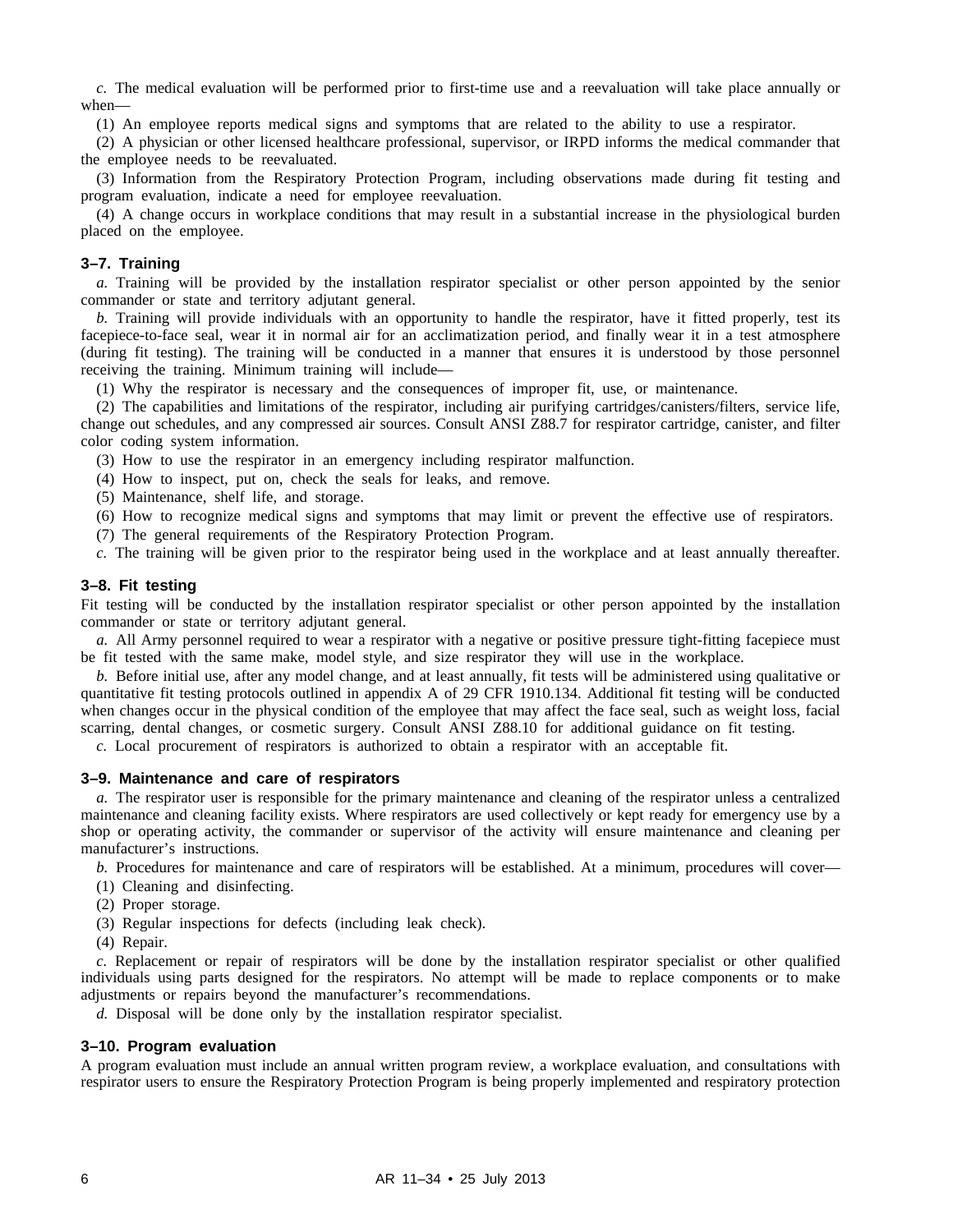is being used correctly. This responsibility will be shared by the IRPD and SOH manager unless otherwise specified by the medical commander.

#### **3–11. Compressed air quality**

*a.* Breathing air for respirators may be supplied from cylinders or air compressors. The requirements for Grade D breathing air will be met as defined in Compressed Gas Association (CGA) Specification G**–**7.1 according to 29 CFR 1910.134, which has specific requirements for contaminant level and moisture content.

*b.* Cylinders will be tested and maintained as prescribed in Defense Logistics Agency Instruction (DLAI) 4145.25/ AR 700–68/NAVSUPINST 4440.128D/AFJMAN 23–227(I)/MCO 10330.2D, 49 CFR 173, and 49 CFR 178.

#### **3–12. Recordkeeping**

*a.* Local records of respirator training and fit and leak testing will be kept by the installation respirator specialist for at least the duration of employment of each respirator wearer or as specified because of a specific contaminant exposure. (See AR 25–400–2.)

*b.* The installation respirator specialist is the central focal point for the maintenance of records such as—

(1) The date of issue and return of respirators.

(2) The training provided to supervisors and Army personnel on the use, general maintenance, fit and leak testing, and limitations of respirators.

(3) The inventory of respirators and the parts necessary to repair those respirators.

(4) The regular inspections conducted on respirators.

(5) Records of medical evaluations required. These records must be retained in the individual's occupational medical record and Armed Forces Health Longitudinal Technology Application. A memorandum stating the outcome of the medical evaluation must be made available to the respirator specialist for recordkeeping.

(6) Air purifying cartridge/canister/filter change schedules.

(7) Other pertinent records as necessary.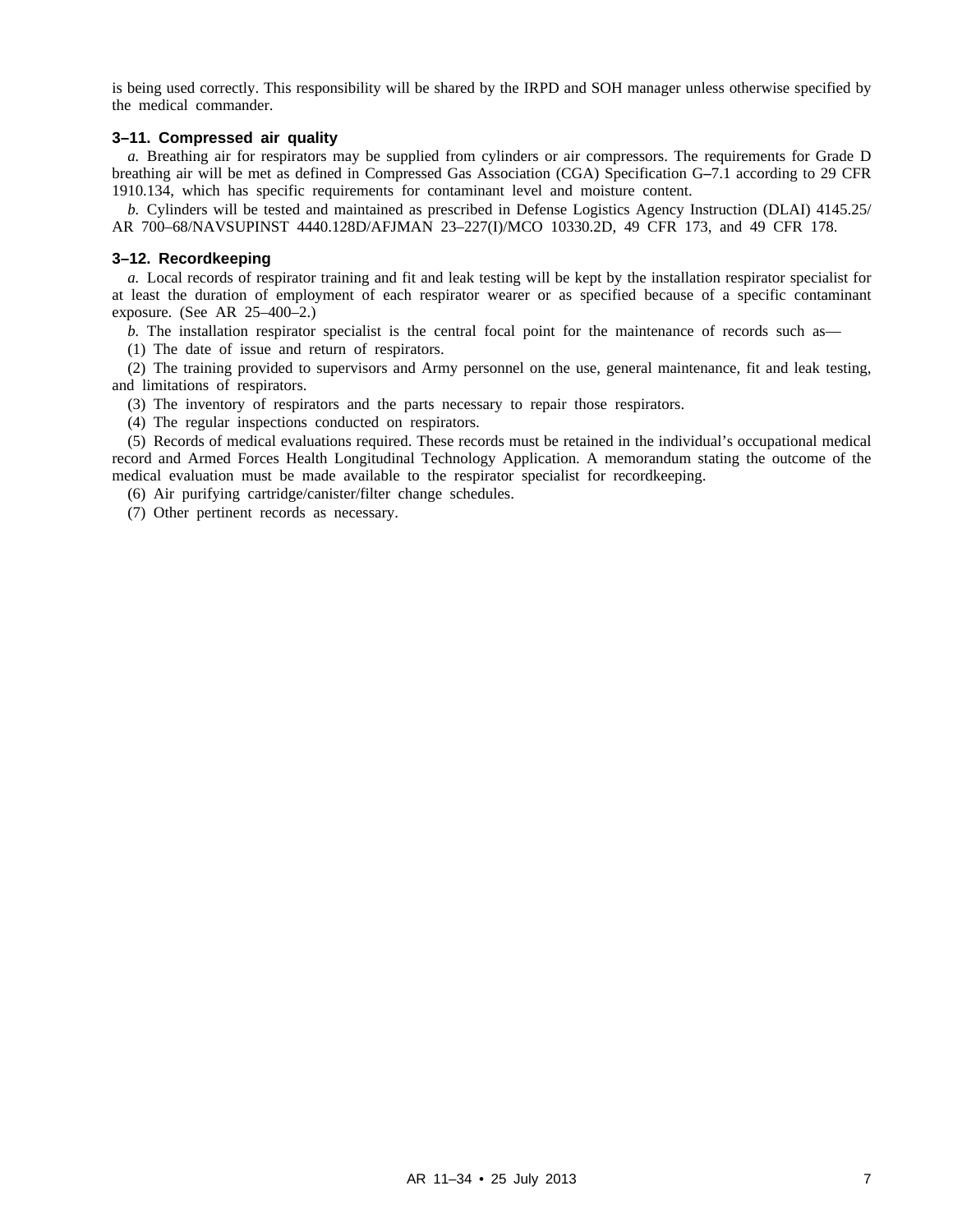#### **Appendix A References**

#### **Section I**

#### **Required Publications**

Except as noted below, Army regulations, DA pamphlets, and common tables of allowance are available online from the Army Publishing Directorate Web site: http://www.apd.army.mil. The Code of Federal Regulations is available online from the Government Printing Office at: http://www.gpo.gov/fdsys/browse/collectionCfr.action?collectionCode=CFR.

#### **AR 25–400–2**

The Army Records Information Management System (ARIMS) (Cited in para 3–12a.)

#### **AR 385–10**

The Army Safety Program (Cited in paras 2–2, 2–12.)

#### **DLAI 4145.25/AR 700–68/NAVSUPINST 4440.128D/AFJMAN 23–227(I)/MCO 10330.2D**

Storage and Handling of Liquefied and Gaseous Compressed Gasses and Their Full and Empty Cylinders (Cited in para 3–11b.)

#### **DA Pam 385–10**

Army Safety Program (Cited in para 2–6.)

#### **DA Pam 385–24**

The Army Radiation Safety Program (Cited in para 2–12.)

#### **DA Pam 385–61**

Toxic Chemical Agent Safety Standards (Cited in paras 1–4g, 3–5a.)

#### **CGA Specification G–7.1**

Commodity Specification for Air (Available at http://www.techstreet.com and from the American National Standards Institute Inc., 1430 Broadway, New York, NY 10018.) (Cited in para 3–11a.)

#### **CTA 8–100**

Army Medical Department Expendable/Durable Items (Cited in para 3–5c.)

#### **CTA 50–900**

Clothing and Individual Equipment (Cited in para 3–5c.)

#### **CTA 50–909**

Field and Garrison Furnishings and Equipment (Cited in para 3–5c.)

#### **CTA 50–970**

Expendable/Durable Items (Except Medical, Class V, Repair Parts, and Heraldic Items) (Cited in para 3–5c.)

#### **DHHS (NIOSH) Publication No. 2005–100**

NIOSH Respirator Selection Logic 2004 (NIOSH publications are available from Publications Dissemination, DTS, NIOSH, 4676 Columbia Parkway, Cincinnati, OH 45226 or online at http://www.cdc.gov/niosh/docs/2005–100/pdfs/ 05–100.pdf/.) (Cited in para 3–4d.)

#### **10 CFR 20**

Standards for Protection Against Radiation (Cited in para 2–12.)

#### **29 CFR 1910.134**

Respiratory Protection (Cited in paras 1–4c, 1–4b, 2–6f, 2–7b(2), 2–7b(3), 3–1b, 3–5g, 3–6b, 3–8b, 3–11a.)

#### **42 CFR 84**

Respiratory Particulate Devices (Cited in para 1–4g(1).)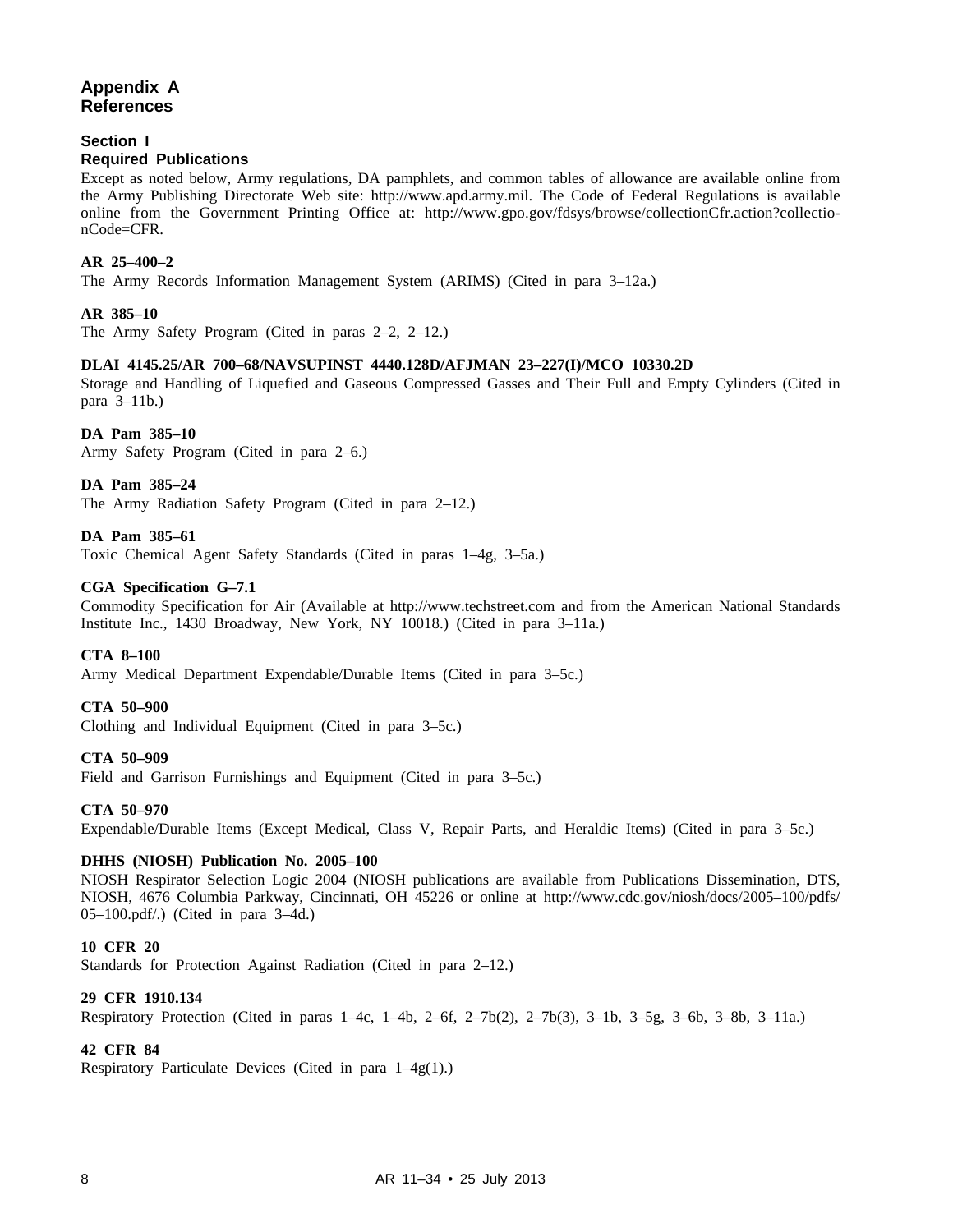#### **49 CFR 173**

Shippers—General Requirements for Shipments and Packagings (Cited in para 3–11b.)

#### **49 CFR 178**

Specifications for Packagings (Cited in para 3–11b.)

#### **Section II**

#### **Related Publications**

A related publication is a source of additional information. The user does not have to read it to understand this publication. Army regulations and DA pamphlets are available online from the APD Web site: http://www.apd.army. mil. Unless otherwise noted, DHHS (NIOSH) publications are available at: http://www.cdc.gov/niosh/pubs.html; or call 1–800–35–NIOSH. Department of Defense instructions are available online from the Washington Headquarters Services Web site: http://www.dtic.mil/whs/directives. The Code of Federal Regulations is available online from the Government Printing Office at: http://www.gpo.gov/fdsys/browse/collectionCfr.action?collectionCode=CFR.

#### **AR 11–2**

Managers' Internal Control Program

#### **AR 15–1**

Committee Management

**AR 25–30** The Army Publishing Program

**AR 385–63/MCO 3570.1C** Range Safety

**DA Pam 40–506** The Army Vision Conservation and Readiness Program

#### **DODI 6055.1**

DOD Safety and Occupational Health (SOH) Program

#### **DHHS (NIOSH) Publication No. 80–106**

Criteria for a Recommended Standard: Working in Confined Spaces (Available at http://www.cdc.gov/niosh/80–106/)

#### **DHHS (NIOSH) Publication No. 87–116**

A Guide to Industrial Respiratory Protection (Available at: http://www.cdc.gov/niosh/docs/87–116/pdfs/87–116.pdf)

#### **NRC Regulatory Guide 8.15**

Acceptable Programs for Respiratory Protection (Available at: http://www.nrc.gov/reading-rm/doc-collections/regguides/ or from the Director, Office of Standards Development, NRC, Washington, DC 20555.)

#### **ANSI Z87.1**

Occupational and Educational Personal Eye and Face Protection Devices

#### **ANSI Z88.2**

American National Standard for Respiratory Protection

#### **ANSI Z88.6**

Respirator Use: Physical Qualifications for Personnel

#### **ANSI Z88.7**

Color Coding of Air Purifying Respirator Canisters, Cartridges, and Filters

**ANSI Z88.10** Respirator Fit Test Methods

**Section III Prescribed Forms**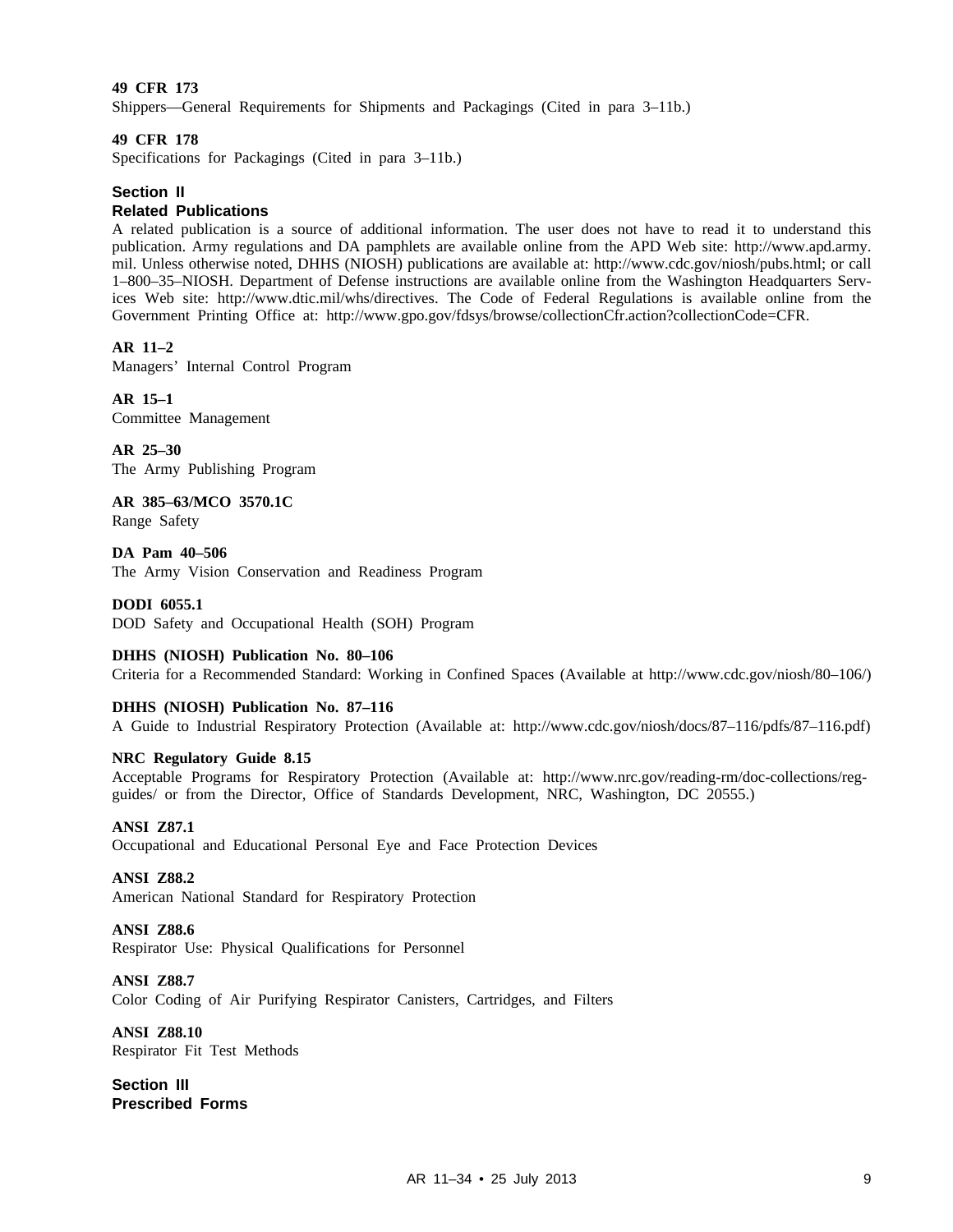This section contains no entries.

#### **Section IV Referenced Forms**

Unless otherwise indicated below, DA Forms are available at the Army Publishing Directorate Web site (http://www. apd.army.mil/).

#### **DA Form 11–2**

Internal Control Evaluation Certification

#### **DA Form 2028**

Recommended Changes to Publications and Blank Forms

#### **Appendix B Internal Control Evaluation**

#### **B–1. Function**

The function covered by this evaluation is the Army Respiratory Protection Program.

#### **B–2. Purpose**

The purpose of this evaluation is to assist commanders in evaluating the key internal controls outlined below. This evaluation should be used at the following levels: Headquarters, Department of the Army, for example, Director of Army Safety, Assistant Chief of Staff for Installation Management, Office of The Surgeon General, or Deputy Assistant Secretary of the Army for environment, safety, and occupational health; Army commands, for example, Army Materiel Command; Army service component commands, for example, United States Army Europe, 8<sup>th</sup> U.S. Army; direct reporting units, for example, Medical Command, Installation Management Command; major subordinate commands, for example, Installation Management Command regions; and installations, for example, the Installation Safety Office. This evaluation can also be used at any level by any organization having implementation and/or monitoring and oversight responsibilities for respiratory protection. It is not intended to cover all controls, but you must evaluate all controls applicable to your activity.

#### **B–3. Instruction**

Answers must be based on the actual testing of key internal controls (for example, document analysis, direct observation, sampling, and simulation). Answers that indicate deficiencies must be explained and corrective action indicated in supporting documentation. These key internal controls must be formally evaluated at least once every five years. Certification that this evaluation has been conducted must be accomplished on DA Form 11–2 (Internal Control Evaluation Certification).

#### **B–4. Test Questions**

*a.* Has the program manager requested, obtained, and designated funds and other resources to carry out all the responsibilities designated in this regulation?

*b.* Has a written respiratory protection program providing policies, responsibilities, and procedures been developed?

*c.* Has the safety and occupational health manager position been designated in writing according to requirements in AR 385–10?

*d.* Have the installation respirator program director and installation respirator specialist positions been appointed?

*e.* Are annual program evaluations being conducted and documented?

*f.* What methods are used to ensure training provided is understood by Army personnel?

*g.* What methods are used to ensure the appropriate respirators are selected and used properly?

*h.* Are follow-up medical examinations provided for Army personnel who give a positive response to questions 1–8, Section 2, Part A of Appendix C, 29 CFR 1910.134?

*i*. Are records kept and maintained of training, fit testing, and medical evaluations?

#### **B–5. Supersession**

There were no previous evaluations.

#### **B–6. Comments**

Help make this a better tool for evaluating management controls. Submit comments to the Deputy Functional Proponent for Preventive Medicine at: DASG-PPM-NC, 5111 Leesburg Pike, Suite 538, Falls Church, VA 22041–3258.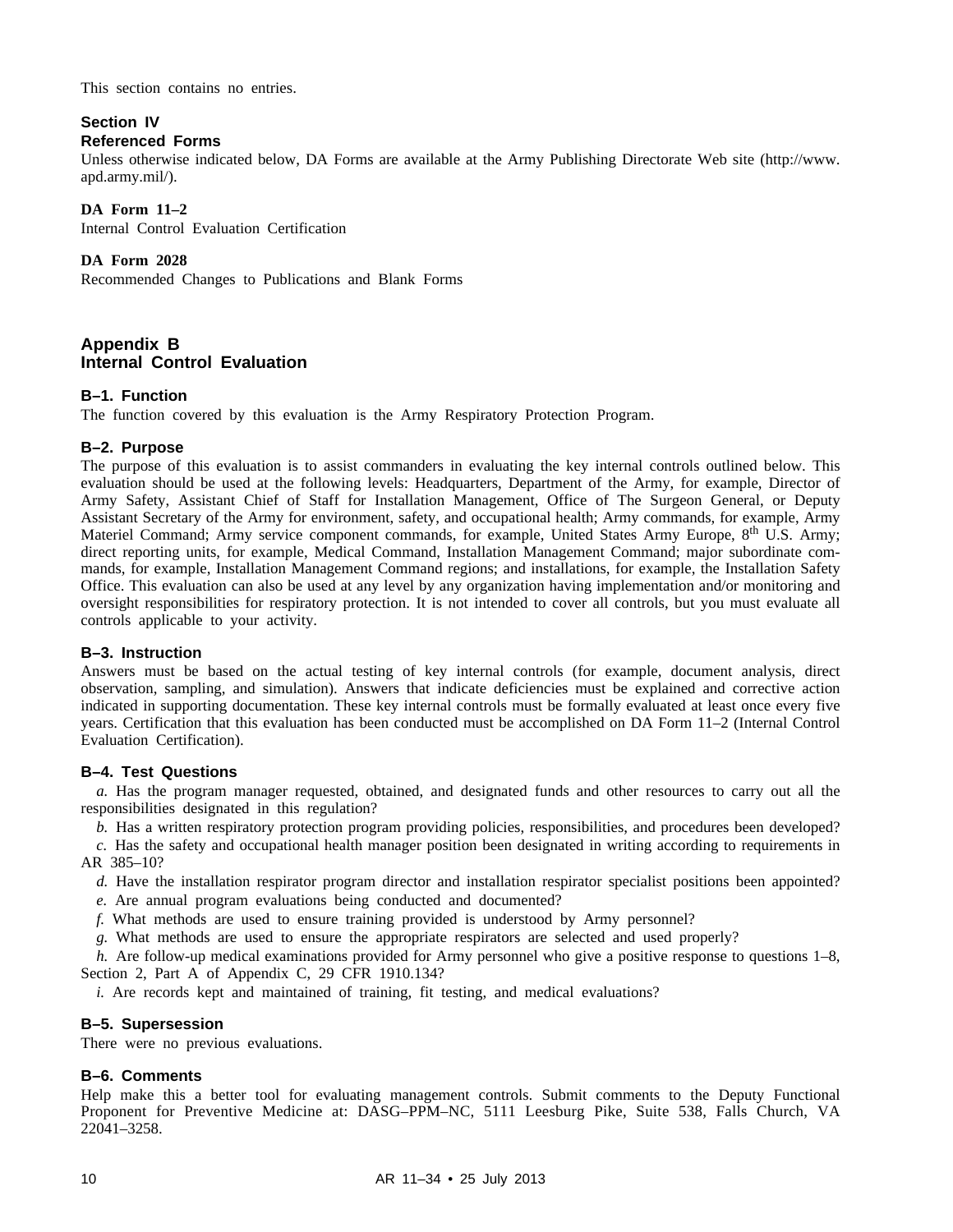#### **Glossary**

**Section I Abbreviations**

**ANSI** American National Standards Institute

**AR** Army Regulation

**CFR** Code of Federal Regulations

**CGA** Compressed Gas Association

**CTA** common table of allowance

**DA Pam** Department of the Army Pamphlet

**DHHS** Department of Health and Human Services

**DLAI** Defense Logistics Agency Instruction

**DODI** Department of Defense Instruction

**ESLI** end-of-service-life indicator

**IDLH** immediately dangerous to life or health

**IRPD** installation respirator program director

**NIOSH** National Institute for Occupational Safety and Health

**NRC** Nuclear Regulatory Commission

**OCONUS** outside the continental United States

**OSHA** Occupational Safety and Health Administration

**RPE** respiratory protective equipment

**SOH** safety and occupational health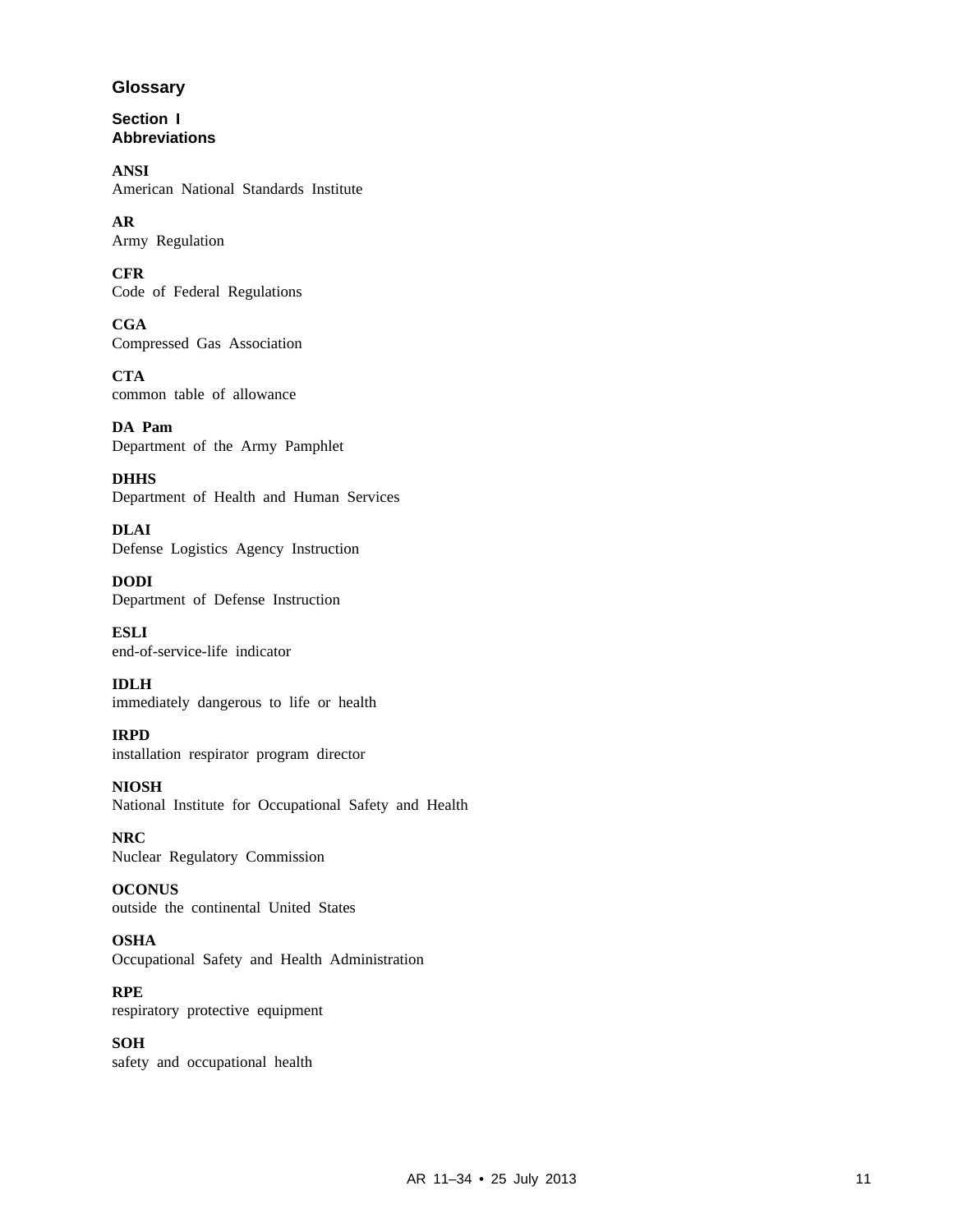#### **SOP**

standing operating procedure

#### **Section II Terms**

#### **Approved**

Tested and listed as satisfactory according to standards established by a competent authority (such as the NIOSH or host country agency) to provide respiratory protection against the particular hazard for which it is designed. For military agent protection, the Department of the Army and DOD are the approval authorities. (Approval authority may be specified by law.)

#### **Army personnel**

As used in this publication, includes Active Army; Army National Guard/Army National Guard of the United States, and U.S. Army Reserve personnel on active duty or inactive duty for training status; U.S. Military Academy cadets; U.S. Army Reserve Officer Training Corps cadets, when engaged in directed training activities; other DOD and foreign national military personnel assigned to Army components; and civilian personnel and nonappropriated fund personnel employed by the Army worldwide. Except for those preventive medicine services defined in DODI 6055.1 for supporting DOD contractor personnel during outside the continental United States (OCONUS) force deployments or specifically provided for in contracts between the Government and a contractor, Army contractor personnel are not included in this definition.

#### **Assigned Protection Factor (APF)**

The expected level respiratory protection that would be provided by a properly functioning respirator or class of respirators to properly fitted and trained users.

#### **Commercially available**

The commercial manufacture of an appropriate respirator, not the availability or the inability of installation personnel to procure an appropriate respirator.

#### **Confined space**

A space that is large enough and so configured that an employee can bodily enter and perform assigned work, has limited or restricted means of entry or exit, and is not designed for continuous employee occupancy. Note: All three criteria must be met for the space to be considered a confined space. Confined spaces include but are not limited to storage tanks, compartments of ships, process vessels, pits, silos, vats, degreasers, reaction vessels, boilers, ventilation and exhaust ducts, sewers, tunnels, underground utility vaults, and pipelines.

#### **Contaminant**

A harmful, irritating, or nuisance material in concentrations exceeding those normally found in the ambient air.

#### **Designated safety and occupational health manager**

A manager designated by each major command and installation commander to assist in the implementation of the safety program and occupational safety and health requirements.

#### **Disinfection**

The destruction of pathogenic organisms, especially by means of chemical substances.

#### **Emergency**

An unplanned event when a hazardous atmosphere of unknown chemical or particulate concentration suddenly occurs, requiring immediate use of a respirator for escape from or entry into the hazardous atmosphere to carry out maintenance or some other task. (This may or may not include cleanup, maintenance, or repair in unknown concentrations or oxygen deficiency.)

#### **End-of-service-life indicator (ESLI)**

A system that warns the respirator user of the approach of the end of adequate respiratory protection (for example, when the sorbent is approaching saturation or is no longer effective).

#### **Escape only respirator**

Respiratory device for use only during escape from hazardous atmospheres.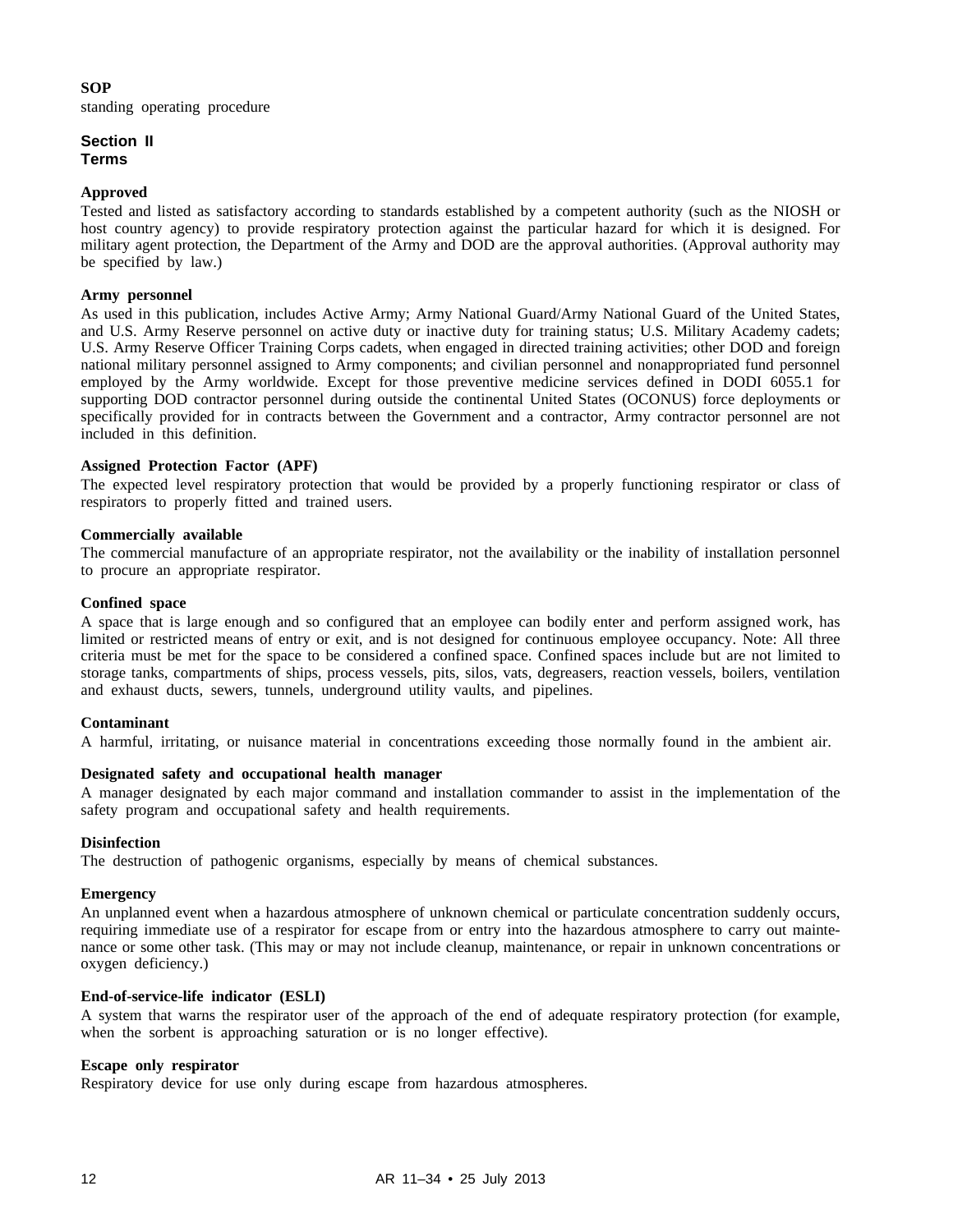#### **Evacuation or escape**

An unplanned event when a hazardous atmosphere of unknown chemical or particulate concentration suddenly occurs, requiring immediate use of a respirator for exiting the area only. (This does not include cleanup, maintenance, or repair in unknown concentrations or oxygen deficiency.)

#### **Immediately dangerous to life or health (IDLH)**

An atmosphere that poses an immediate threat to life, would cause irreversible adverse health effects, or would impair an individual's ability to escape from a dangerous atmosphere (29 CFR 1910.134(b)).

#### **IDLH concentration**

An atmospheric concentration of any toxic, corrosive or asphyxiant that poses an immediate threat to life or would cause irreversible or delayed adverse health effects or would interfere with an individual's ability to escape from a dangerous atmosphere (29 CFR 1910.120) or concentrations in excess of 10% of the lower explosive limit (29 CFR 1910.146).

#### **Installation respirator specialist**

An individual appointed by the installation commander and trained by the designated SOH manager and the medical commander to act as controller and maintenance specialist for all RPE.

#### **Installation safety and occupational health (SOH) manager**

Principal staff adviser, technical consultant, and coordinator to the commander and the staff in planning, organizing, directing, and evaluating all installation safety program elements (AR 385–10).

#### **Intermittent nonroutine operations**

Operations occurring for 1 hour per day, 1 day per week.

#### **Maximum use concentration (MUC)**

The maximum use concentration (MUC) for a class of respirators determines the maximum level of protection that a class of respirators can provide against a single contaminant. The MUC is calculated by multiplying the APF by the occupational exposure limit. However, if the IDLH concentration is lower than the MUC, then the IDLH concentration takes precedence over the calculated MUC.

#### **Military chemical agent**

A chemical compound used in military operations to kill, seriously injure, or incapacitate persons through its chemical properties. Excluded are research, development, test, and evaluation dilute solutions; riot control agents; chemical defoliants and herbicides smoke flame, and incendiaries; and industrial chemicals.

#### **Oxygen-deficient atmosphere**

An atmosphere containing less than 19.5 percent oxygen by volume (ANSI Z88.2).

#### **Respirator**

A device designed to provide the wearer with respiratory protection against inhalation of airborne contaminants and, for some devices, oxygen-deficient atmospheres.

#### **Section III Special Abbreviations and Terms**

This section contains no entries.